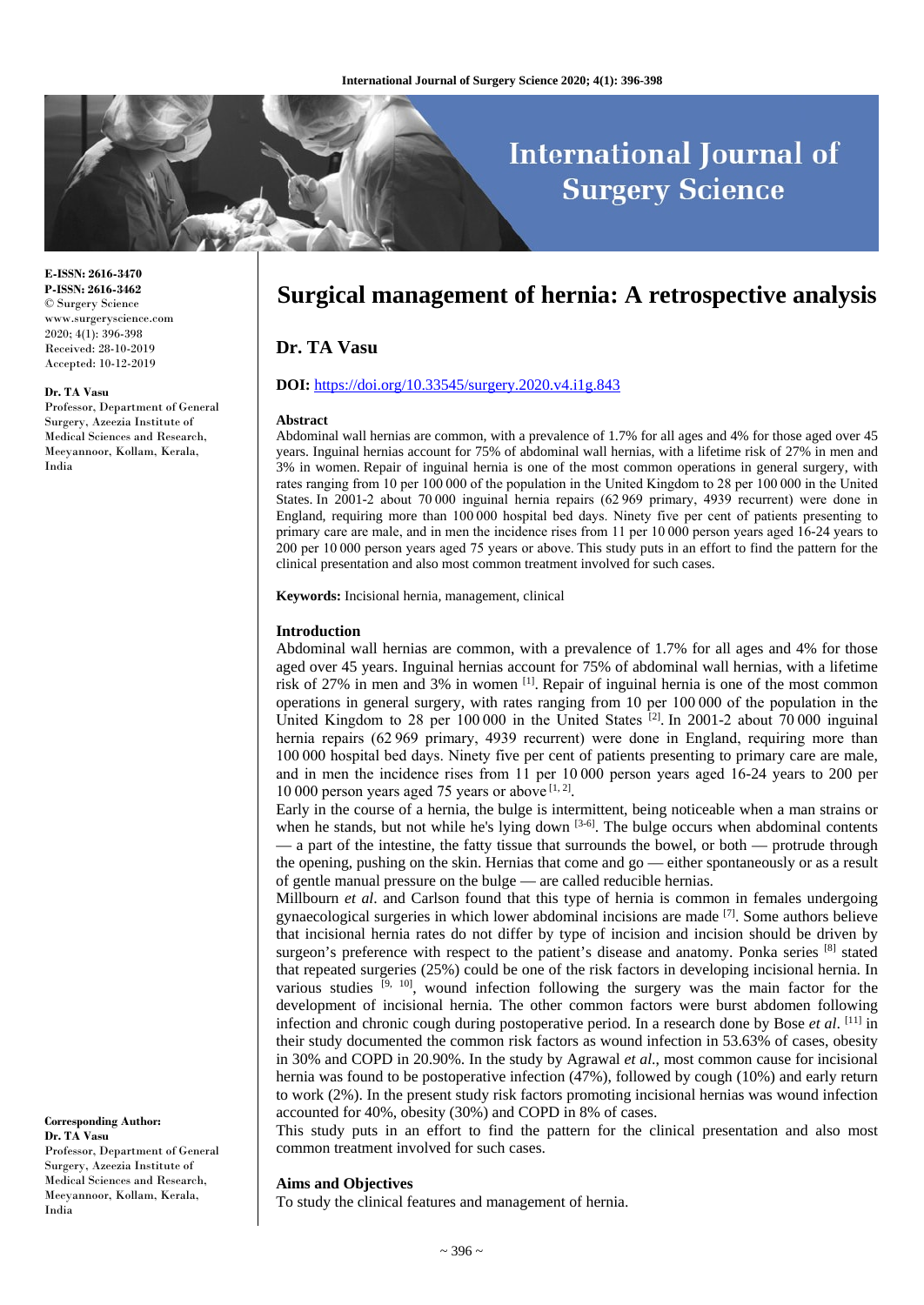associated with other abdominal wall hernias.

A detailed history of all the patients was taken and a thorough clinical examination was done to determine the type and cause of

# **Materials and Methods**

A total of 134 cases were studied. This study was done in Azeezia Institute of Medical Sciences and Research, Meeyannoor, Kollam, Kerala. This study was done from March 2017 to August 2019.

# **Exclusion criteria**

Included patients beyond 70 years of age and incisional hernias



hernia. **Results**

**Graph 1:** Age Distribution



## **Graph 2:** Sex Distribution



**Graph 3:** Signs and Symptoms